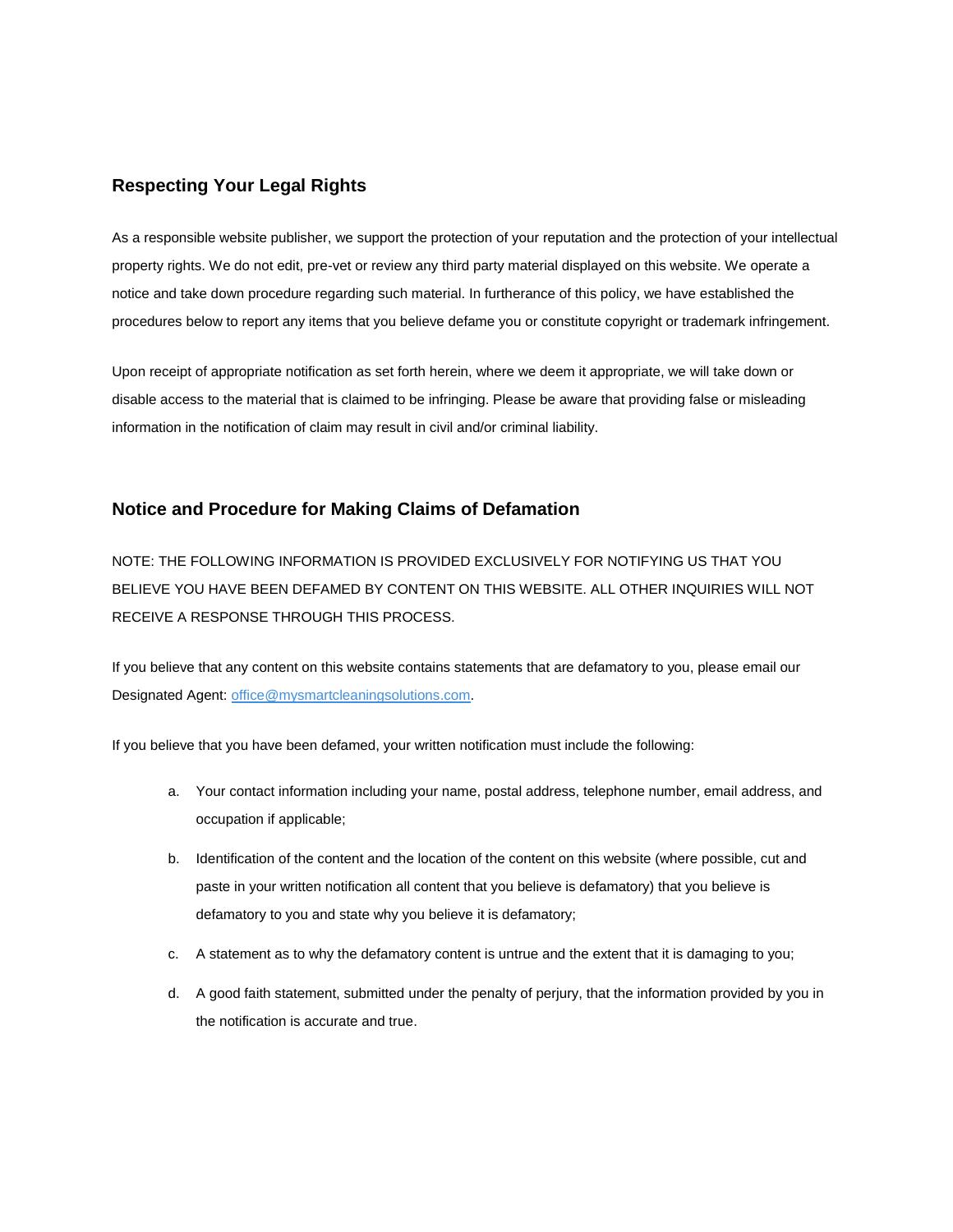## **Notice and Procedure for Making Claims of Copyright Infringement**

NOTE: THE FOLLOWING INFORMATION IS PROVIDED EXCLUSIVELY FOR NOTIFYING US THAT YOUR COPYRIGHTED MATERIAL MAY HAVE BEEN INFRINGED. ALL OTHER INQUIRIES WILL NOT RECEIVE A RESPONSE THROUGH THIS PROCESS.

If you believe that your copyright has been infringed on this website, written notification must be submitted to the following Designated Agent: Smart Cleaning Solutions Copyright Agent 2834 E. Charleston Blvd, Las Vegas NV 89104

Telephone: 702-685-7055 Fax: 888-645-43

#### office@mysmartcleaningsolutions.com

To be effective, the notification must include the following:

- a. A physical or electronic signature of a person authorized to act on behalf of the owner of an exclusive right that is allegedly infringed;
- b. Identification of the copyrighted work claimed to have been infringed, or if multiple copyrighted works at a single online site are covered by a single notification, a representative list of such works at that site;
- c. Identification of the material that is claimed to be infringing or to be the subject of infringing activity and that is to be removed or access to which is to be disabled, and information reasonably sufficient to permit us to locate the material;
- d. Information reasonably sufficient to permit us to contact you, such as an address, telephone number, and if available, an electronic mail address at which you may be contacted;
- e. A statement that you have a good faith belief that use of the material in the manner complained of is not authorized by the copyright owner, its agent, or the law; and
- f. A statement that the information in the notification is accurate, and under penalty of perjury, that you are authorized to act on behalf of the owner of an exclusive right that is allegedly infringed.

## **Notice and Procedure for Making Claims of Trademark Infringement**